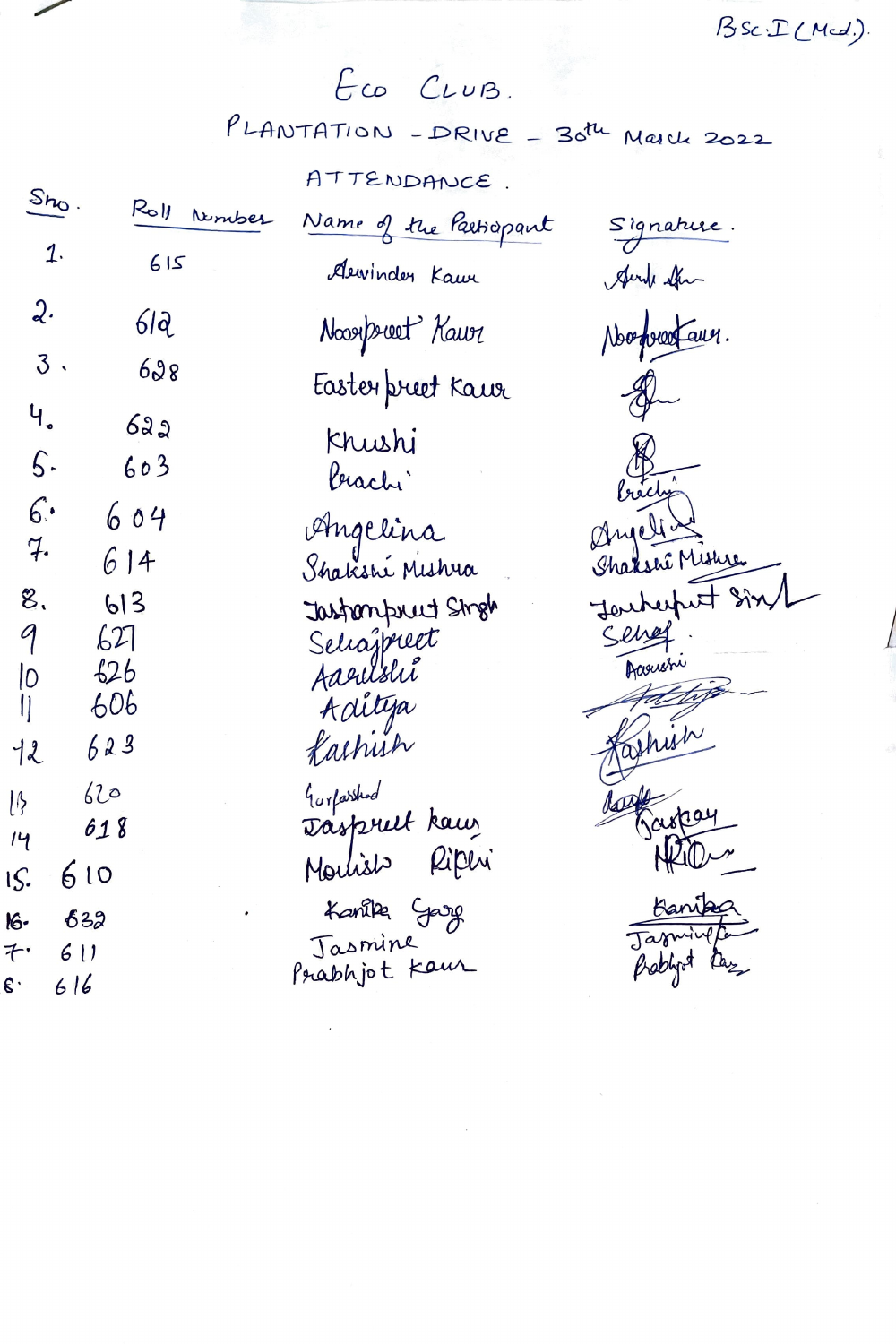## $B.Sc.\mathbb{T}$  (Med.)

| $S_{\boldsymbol{n}\boldsymbol{\varphi}}$ . | Roll Number | Name of the Participant | Signature |
|--------------------------------------------|-------------|-------------------------|-----------|
| $\ddagger \cdot$                           | 704         | Mansi Biswas            | Manse     |
| $2 \cdot$                                  | $+07$       | Anchal                  | Incla     |
| $\mathbb{C}^3$                             | 708         | formal Buet             | Kennol    |
| $\mathcal{L}_{\text{L}}$                   | $\log$      | Jakohi Kawat            | Sabshi    |
| 5                                          | 702         | Payal                   | Payot     |
| 6.                                         | 706         | Tushar                  | Birth     |
| 7.                                         | 714         | Anjom                   | Au        |
| B                                          | 712         | Janvi                   | Janvi     |
| 9                                          | 418         | Paeul                   | Paeul     |
| $\Delta$                                   | 711         | Lunal                   | Kunal     |
| 11,                                        | 715         | Depati                  | Depali.   |
| $\lfloor 2 \rfloor$                        | 709         | Komal                   | Konga!    |